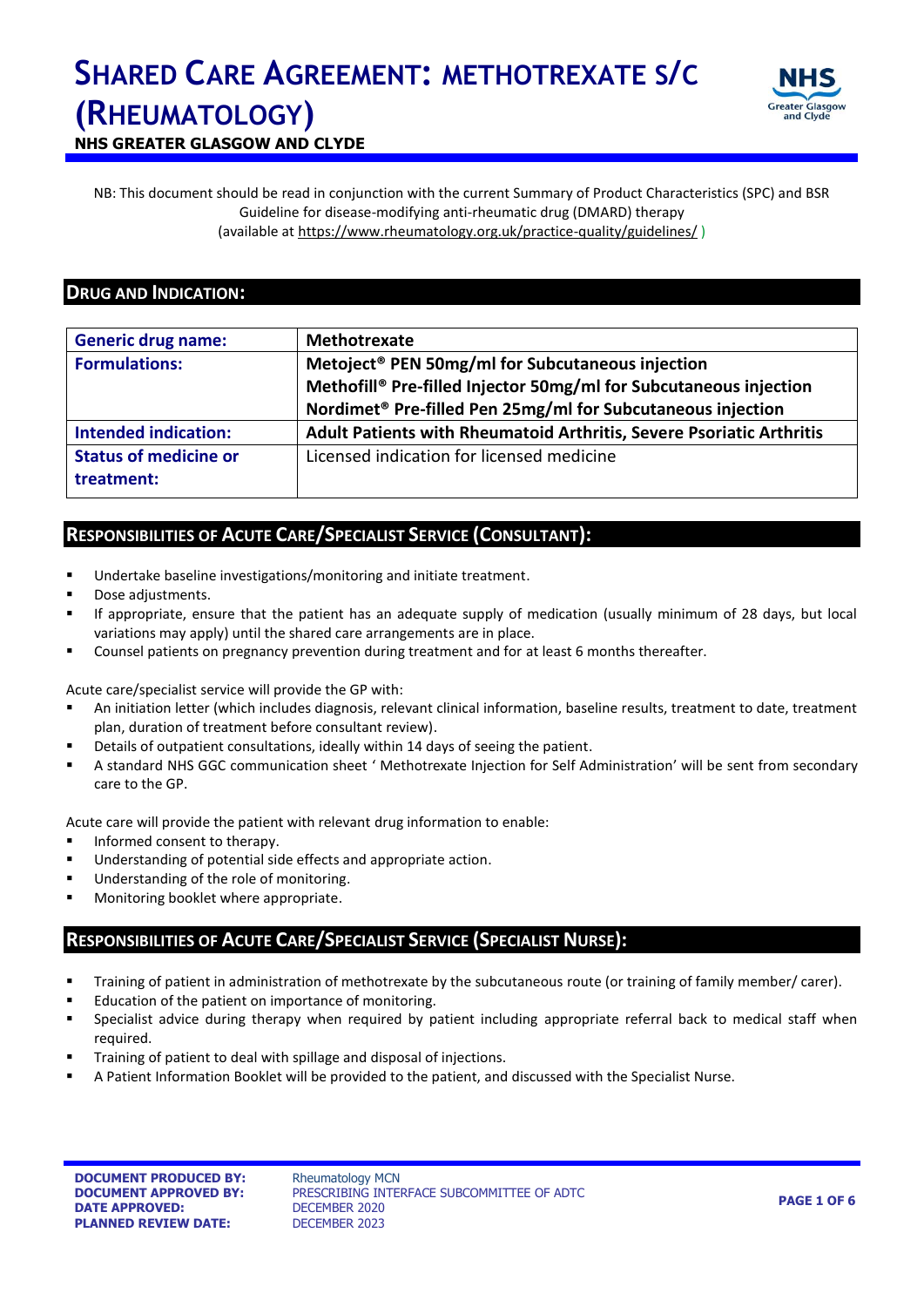

**NHS GREATER GLASGOW AND CLYDE**

#### **RESPONSIBILITIES OF PRIMARY CARE (GENERAL PRACTITIONER):**

- To monitor and prescribe in collaboration with the specialist according to this agreement.
- To ensure that the monitoring and dosage record is kept up to date.
- Symptoms or results are appropriately actioned, recorded and communicated to acute care when necessary.

Provision of near-patient testing is in accordance with the service outline of the GMS contract.

#### **RESPONSIBILITIES OF PATIENT/ PARENT/ CARER:**

- To attend hospital and GP clinic appointments and bring monitoring booklet (if issued).
- Failure to attend appointments will result in medication being stopped.
- To report adverse effects to their specialist or GP.

#### **ADDITIONAL RESPONSIBILITIES:**

Any serious reaction to an established drug should be reported to the CHM.

#### **CAUTIONS:**

- **Renal Impairment.**
- Hepatic Impairment.
- Patients with third distribution space (e.g. pleural effusions, ascites).
- Acute infections withhold methotrexate until resolved.

#### **CONTRAINDICATIONS:**

#### **Relative**

- **Liver insufficiency.**
- **Alcohol abuse.**
- Pre-existing blood dyscrasias (Note Anaemia and lymphopenia is not uncommon in this patient group and may not exclude the patient from treatment).
- Ulcers of the oral cavity or active gastrointestinal ulcer disease*.* (Many patients have a history of ulceration due to methotrexate, both s/c and oral or gastrointestinal ulcer disease, due to NSAID use – this may not exclude them from treatment or may require increased folic acid dosages – see Undesirable Effects).

#### **Absolute**

- Hypersensitivity to methotrexate.
- Serious acute or chronic infection (e.g. TB, HIV or other immunodeficiency syndromes).
- **Pregnancy and breast feeding.**
- **Concurrent vaccination with live vaccines.**
- Severe renal insufficiency (Creatinine Clearance less than 20ml/min).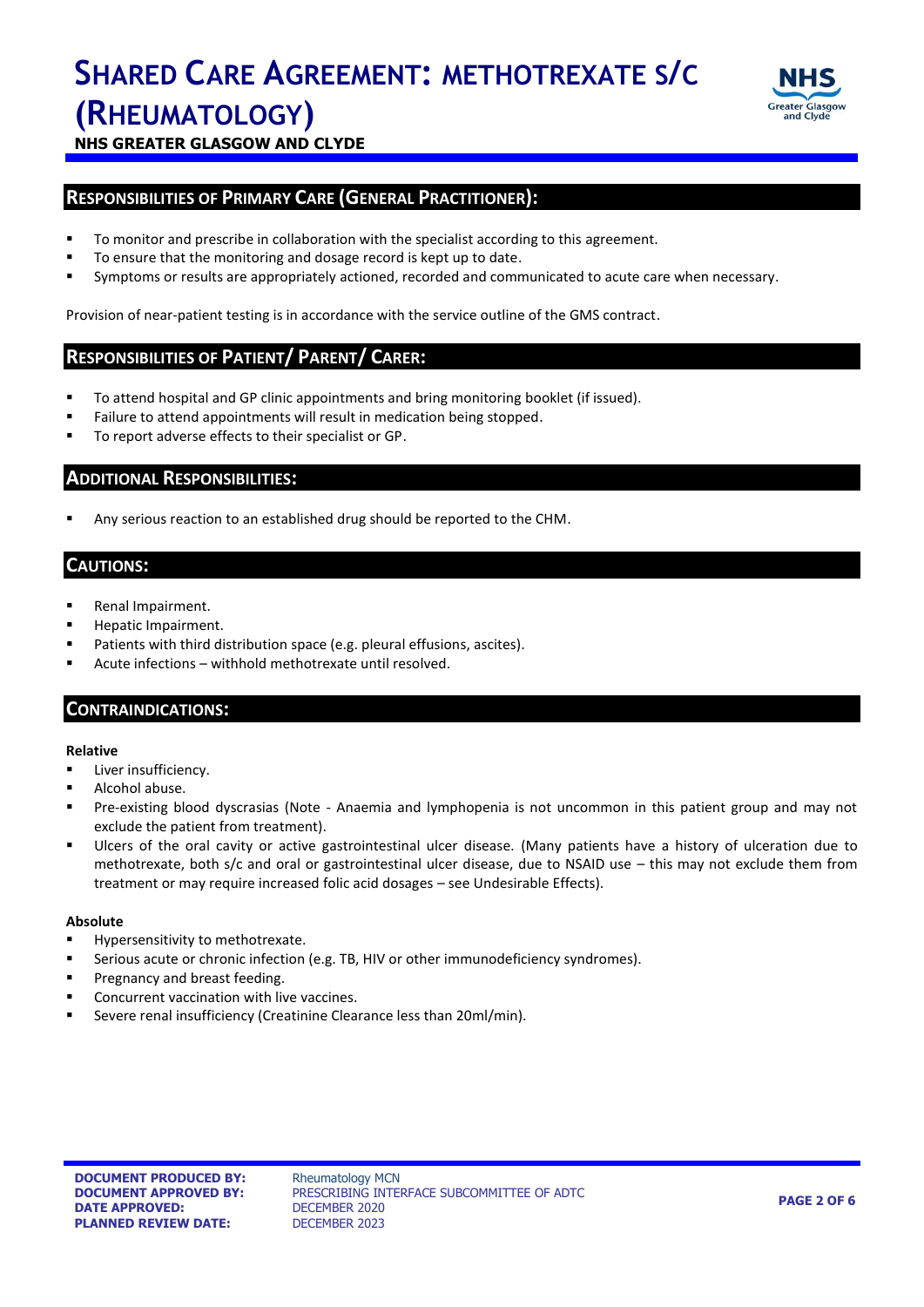

**NHS GREATER GLASGOW AND CLYDE**

#### **TYPICAL DOSAGE REGIMENS:**

| <b>Route of administration:</b>              | Subcutaneous injection                                                  |  |
|----------------------------------------------|-------------------------------------------------------------------------|--|
| <b>Recommended starting dose:</b>            | Will vary - usual recommended initial dose 10mg - 15mg once weekly,     |  |
|                                              | for direct switch from oral because of inefficacy, then 15mg/wk. For    |  |
|                                              | toxicity, starting dose will probably depend on dose tolerated orally.  |  |
| <b>Titration of dose:</b>                    | May not need to be titrated, but where started at less than 10mg/wk,    |  |
|                                              | increments of 5mg every month-6 weeks.                                  |  |
| <b>Maximum dose:</b>                         | There is evidence that escalating beyond 15mg/wk may not increase       |  |
|                                              | efficacy, but 20-25mg not infrequently used.                            |  |
| <b>Adjunctive treatment regimen:</b>         | May be on NSAIDs, other DMARDs, analgesics. Occasionally patients       |  |
|                                              | still require anti-emetics for post-dose nausea.                        |  |
|                                              | Folic acid should be prescribed for all patients, the commonest regimes |  |
|                                              | are 5mg once a week (typically 3-4 days after methotrexate) or 5mg six  |  |
|                                              | days per week excluding the day of methotrexate.                        |  |
| <b>Conditions requiring dose adjustment:</b> | Renal impairment                                                        |  |
| Usual response time:                         | 6-12 weeks                                                              |  |
| <b>Duration of treatment</b>                 | Indefinite                                                              |  |

**All dose adjustments will be done in acute care unless directions have been specified in a medical letter to the GP.**

#### **SIGNIFICANT DRUG INTERACTIONS:**

- Trimethoprim avoid increased risk of haematological toxicity.
- Co-trimoxazole avoid increased risk of haematological toxicity.
- NSAID's avoid over the counter medications (use with prescribed NSAID's safe if methotrexate for above indications monitored correctly).
- Clozapine avoid increased risk of agranulocytosis.
- $\blacksquare$  Ciclosporin risk of toxicity when given with methotrexate.
- Leflunomide risk of toxicity when given with methotrexate monthly monitoring required.
- **Probenecid excretion of methotrexate reduced.**
- Acitretin plasma concentration of methotrexate increased and increased risk of liver toxicity.
- Cisplatin Increased pulmonary toxicity.
- Pyrimethamine Antifolate activity of methotrexate increased.

Please note this list is not exhaustive, for further details of drug interactions, see BNF or Summary of Product Characteristics.

### **UNDESIRABLE EFFECTS:**

- The following list should not be considered exhaustive. For further documented ADRs and details of likelihood etc, see Summary of Product Characteristics or BNF.
- Methotrexate has been shown to be teratogenic to humans. In women of child-bearing age, any existing pregnancy must be excluded with certainty by taking appropriate measures, e.g. pregnancy test, prior to initiating therapy. Patients of a sexually mature age (women and men) must use effective contraception during treatment with methotrexate and at least 6 months thereafter.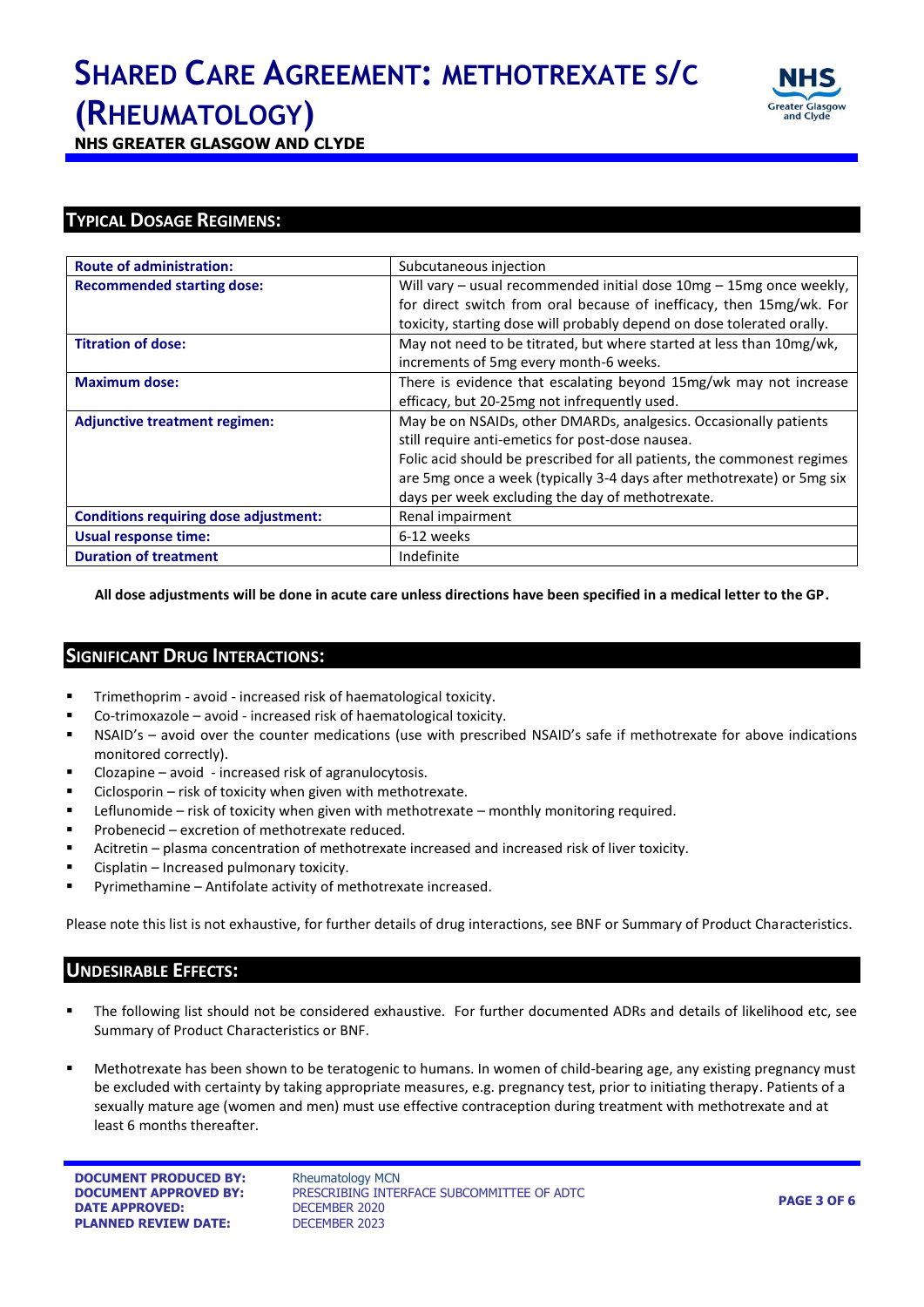

**NHS GREATER GLASGOW AND CLYDE**

| <b>ADR</b> details<br>(where possible indicate if common, rare<br>or serious) | <b>Management of ADR</b>                                                                                    |
|-------------------------------------------------------------------------------|-------------------------------------------------------------------------------------------------------------|
| Nausea – very common                                                          | Use of antiemetics where necessary, discuss with specialist team                                            |
| Stomatitis - very common                                                      | Prophylactic folic acid 5mg should be given up to 6 times per week (avoid on                                |
| Oral Ulcers - common                                                          | day of methotrexate) discuss with specialist team if occurs                                                 |
| Elevated transaminases - very common                                          | If ALT, AST >100u/L then withhold and discuss with specialist team.                                         |
| Thrombocytopenia, leucopenia, anaemia,                                        | If WCC <3.5x10 <sup>9</sup> /L or Neutrophils<1.6x10 <sup>9</sup> /L or Platelets<140x10 <sup>9</sup> /L or |
| eosinophilia                                                                  | unexplained eosinophilia >0.5x10 <sup>9</sup> /L then withhold and discuss with specialist                  |
|                                                                               | team                                                                                                        |
| <b>MCV</b>                                                                    | If MCV >105fl then withhold and discuss with specialist team.                                               |
| Dyspnoea - new or increasing or dry                                           | Withhold and discuss urgently with specialist team                                                          |
| cough                                                                         |                                                                                                             |
| Severe sore throat or abnormal bruising                                       | Immediate FBC and withhold until result of FBC available                                                    |

#### **BASELINE INVESTIGATIONS:**

- Baseline investigation should have been completed for the initiation of oral methotrexate. If patient has not been on oral methotrexate then :-
- FBC,U&E's,LFT's and CXR (unless previous CXR within 6 months).
- **Pulmonary function tests in selected patients (see BSR guidelines).**

#### **MONITORING (PRIMARY CARE):**

The following monitoring is to be undertaken in Primary Care

| <b>Monitoring Parameters</b> | <b>Frequency</b>    | <b>Laboratory results</b> | <b>Action to be taken</b>                   |
|------------------------------|---------------------|---------------------------|---------------------------------------------|
| <b>FBC</b>                   | 2 weekly until dose | <b>WCC</b>                | WCC < 3.5x10 <sup>9</sup> /L                |
|                              | stable for 6 weeks  | <b>Neutrophils</b>        | Neutrophils<1.6x10 <sup>9</sup> /L          |
|                              | then when on        | Platelets                 | Platelets<140x10 <sup>9</sup> /L            |
|                              | stable dose $-$     | Eosinophils               | Unexplained eosinophilia - eosinophils      |
|                              | monthly for 3       | <b>MCV</b>                | $>0.5x10^9/L$                               |
|                              | months then         |                           | MCV>105fl                                   |
|                              | thereafter at least |                           | Withhold and discuss with specialist team   |
|                              | every 12 weeks.     |                           |                                             |
| U&E's                        | For dose            | Mild to moderate          | Withhold and discuss with specialist team.  |
|                              | adjustments $-2$    | Creatinine increased by   | Please weigh patient and report weight when |
|                              | weekly until dose   | >30% in one year, or      | seeking advice for accurate calculation of  |
|                              | stable for 6 weeks  | eGFR decreased to         | creatinine clearance.                       |
|                              | then revert to      | $50ml/min$                |                                             |
|                              | previous schedule.  |                           |                                             |
| LFT's                        | If on concomitant   | <b>ALT</b>                | ALT, AST > 100u/L                           |
|                              | leflunomide         | <b>AST</b>                | Unexplained drop in albumin <30g/L without  |
|                              | treatment then      | <b>Albumin</b>            | active disease                              |
|                              | monthly             |                           | Withhold and discuss with specialist team   |
|                              | monitoring          |                           |                                             |
|                              | required.           |                           |                                             |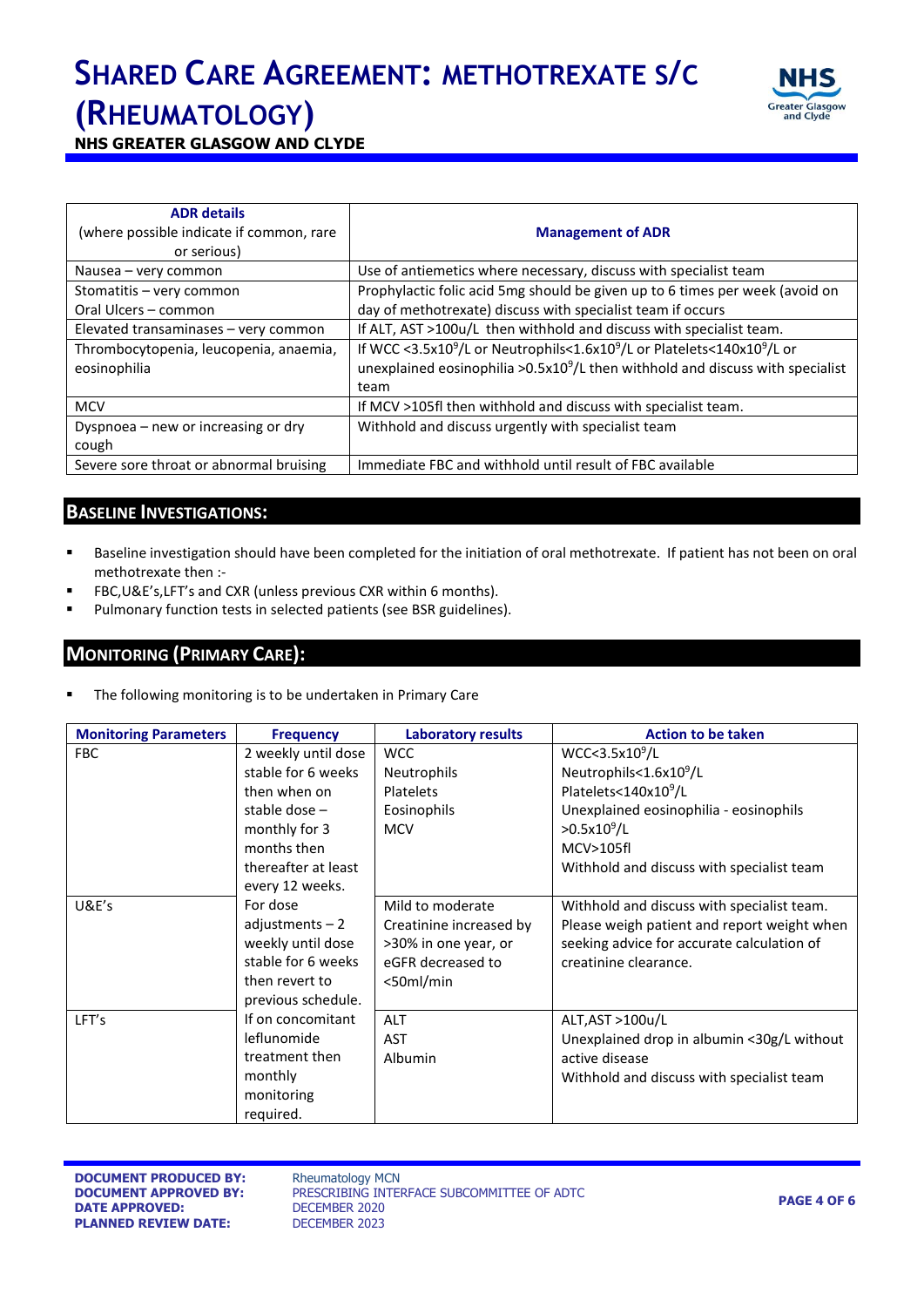

**NHS GREATER GLASGOW AND CLYDE**

In certain circumstances, such as a pandemic, this monitoring schedule may be altered as per local or national guidance to allow less frequent monitoring. See modified covid NPT [here.](https://www.nhsggc.org.uk/media/259856/modified-npt-monitoring-during-covid-19.docx)

#### **MONITORING (ACUTE SECTOR):**

The following monitoring is to be undertaken in Acute Care

| <b>Monitoring Parameters</b> | <b>Frequency</b> | <b>Laboratory results</b> | <b>Action to be taken</b>                   |  |
|------------------------------|------------------|---------------------------|---------------------------------------------|--|
| DAS 28 or DAS-44             | Dependent on     | ESR or CRP (used in DAS   | Dosage adjustment or escalation to anti TNF |  |
|                              | stage of therapy | score)                    | therapy according to BSR guidelines         |  |
| Review of primary care       | Dependent on     | FBC, LFT's, U+E's         | May include dosage reduction, withholding   |  |
| monitoring                   | stage of therapy |                           | or cessation of therapy.                    |  |

#### **PHARMACEUTICAL ASPECTS:**

 Sharps containers will be supplied by secondary care at patient's clinic appointments or when a full box is presented. These should be returned to secondary care when full for disposal in line with previous processes. This process will be discussed with the patient during injection training by the specialist nursing staff.

#### **COST:**

Based on a dose 15mg/week £ 862 pa (BNF 76)

#### **INFORMATION FOR COMMUNITY PHARMACIST:**

#### **ACUTE CARE/SPECIALIST SERVICE CONTACT INFORMATION:**

| <b>Name</b>        | <b>Designation</b>         | <b>Acute Site</b>          | Department phone number         |
|--------------------|----------------------------|----------------------------|---------------------------------|
|                    |                            |                            |                                 |
| Dr Sarah Saunders  | Consultant Rheumatologist, | Glasgow Royal Infirmary    | 0141 211 4965                   |
|                    | North                      |                            |                                 |
| Dr David Crosbie   | Consultant Rheumatologist, | Queen Elizabeth University | 0141 451 6170                   |
|                    | South                      | Hospital                   |                                 |
| Dr Gillian Roberts | Consultant Rheumatologist, | Royal Alexandra Hospital   | 0141 314 6134                   |
|                    | Clyde                      |                            |                                 |
| Pamela Everitt     | <b>Advanced Clinical</b>   | Glasgow Royal Infirmary    | pamela.everitt@ggc.scot.nhs.uk  |
|                    | Pharmacist -               |                            |                                 |
|                    | Rheumatology, North        |                            |                                 |
| Deborah Russell    | <b>Advanced Clinical</b>   | Royal Alexandra Hospital   | deborah.russell@ggc.scot.nhs.uk |
|                    | Pharmacist -               |                            |                                 |
|                    | Rheumatology, Clyde        |                            |                                 |

- Contact details for suitable persons within acute care to get further information from (including the likely consultants who will be initiating the treatment).
- All departments involved in the use of s/c methotrexate for rheumatology patients issue the patient with a card with contact details of the medical staff, specialist nurses and other staff involved in their care, including emergency advice.

**DOCUMENT PRODUCED BY:** Rheumatology MCN **DATE APPROVED:** DECEMBER 2020 **PLANNED REVIEW DATE:** DECEMBER 2023

**DOCUMENT APPROVED BY:** PRESCRIBING INTERFACE SUBCOMMITTEE OF ADTC